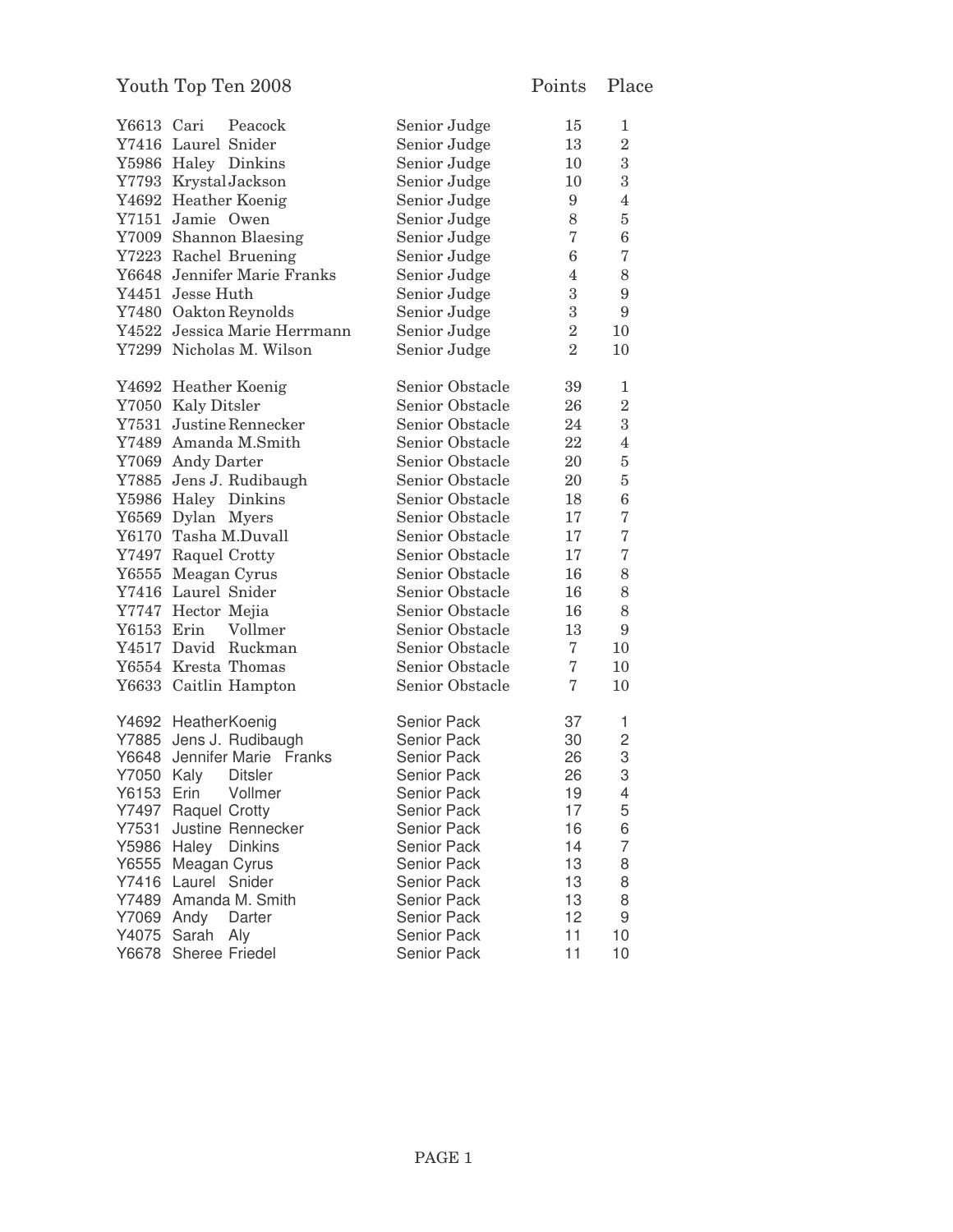|            | Y4692 Heather<br>Koenig            | Senior PR          | 36             | $\mathbf{1}$     |
|------------|------------------------------------|--------------------|----------------|------------------|
|            | Y7885 Jens J. Rudibaugh            | Senior PR          | 35             | $\overline{2}$   |
|            | Y7489 Amanda M. Smith              | Senior PR          | 29             | $\overline{3}$   |
|            | Y6648 Jennifer Marie Franks        | Senior PR          | 24             | $\overline{4}$   |
|            | Y7050 Kaly Ditsler                 | Senior PR          | 20             | $\rm 5$          |
|            | Y7531 Justine Rennecker            | Senior PR          | 19             | $\,6$            |
|            | Y5986 Haley Dinkins                | Senior PR          | 16             | $\overline{7}$   |
|            | Y6663 Katie Mazac                  | Senior PR          | 15             | 8                |
|            | Y7069 Andy Darter                  | Senior PR          | 15             | 8                |
|            | Y6569 Dylan Myers                  | Senior PR          | 12             | 9                |
|            | Y6555 Meagan Cyrus                 | Senior PR          | 11             | 10               |
|            | Y6170 Tasha M. Duvall              | Senior PR          | 11             | 10               |
|            |                                    |                    |                |                  |
|            | Y7885 Jens J. Rudibaugh            | Senior Showmanship | 27             | 1                |
|            | Y4692 Heather<br>Koenig            | Senior Showmanship | 26             | $\sqrt{2}$       |
| Y6153 Erin | Vollmer                            | Senior Showmanship | 22             | $\boldsymbol{3}$ |
|            | Y5986 Haley Dinkins                | Senior Showmanship | $15\,$         | $\overline{4}$   |
|            | Y6555 Meagan<br>Cyrus              | Senior Showmanship | 13             | $\bf 5$          |
|            | Y7497 Raquel Crotty                | Senior Showmanship | 13             | $\bf 5$          |
|            | Y7009 Shannon<br>Blaesing          | Senior Showmanship | 12             | $\,6$            |
|            | Y4517 David Ruckman                | Senior Showmanship | 11             | $\overline{7}$   |
|            | Y6127 NathanTalbott                | Senior Showmanship | 10             | 8                |
|            | Y6979 Lisa M. Sanders              | Senior Showmanship | 10             | 8                |
|            | Y7069 Andy Darter                  | Senior Showmanship | 10             | 8                |
|            | Y7531 Justine Rennecker            | Senior Showmanship | 10             | 8                |
|            | Y6678 Sheree Friedel               | Senior Showmanship | 8              | $\boldsymbol{9}$ |
|            | Y7793 KrystalJackson               | Senior Showmanship | 8              | 9                |
|            | Y6170 Tasha M.<br>Duvall           | Senior Showmanship | $\overline{7}$ | 10               |
|            | Y6663 Katie Mazac                  |                    | $\overline{7}$ | 10               |
|            |                                    | Senior Showmanship | 7              | 10               |
|            | Y7200 Kaycee Anderson              | Senior Showmanship |                |                  |
|            | Y7032 Shelby E. Swain              | Youth Int. Judging | 19             | 1                |
|            | Y6982 Kati Renee McCrone           | Youth Int. Judging | 18             | $\,2$            |
|            | Y7315 Caitlin Colburn              | Youth Int. Judging | 18             | $\overline{2}$   |
|            | Y7674 Julie Goodwin                | Youth Int. Judging | 15             | $\overline{3}$   |
|            | Y7194 Joshua Ploeger               | Youth Int. Judging | 13             | $\overline{4}$   |
|            | Y6893 Bethany Sackett              | Youth Int. Judging | 12             | $\bf 5$          |
|            | Y6974 Haley Widmeyer               | Youth Int. Judging | $10\,$         | $\,6$            |
|            | Y7005 Keltie Haley                 | Youth Int. Judging | 10             | 6                |
|            | Y7043 Rachel Mazac                 | Youth Int. Judging | 8              | 7                |
|            | Y7528 Michele Gohr                 | Youth Int. Judging | 8              | $\overline{7}$   |
|            | Y7685 Emma Elizabeth Wente Raleigh | Youth Int. Judging | 8              | $\sqrt{ }$       |
|            | Y7065 Lorah Moore                  | Youth Int. Judging | $\rm 5$        | 8                |
|            | Y7712 Katy Morris                  | Youth Int. Judging | $\overline{5}$ | 8                |
|            | Y6475 Laura M. Wood                | Youth Int. Judging | $\overline{4}$ | 9                |
|            | Y7090 Christi Dawydiak             | Youth Int. Judging | $\overline{4}$ | $\boldsymbol{9}$ |
|            | Y7276 Elizabeth Vincent            | Youth Int. Judging | $\overline{4}$ | $\boldsymbol{9}$ |
|            | Y7538 Stephanie Foerder            | Youth Int. Judging | $\overline{4}$ | 9                |
|            | Y7656 Amber O'Brien                | Youth Int. Judging | $\overline{4}$ | 9                |
|            | Y7396 Jennifer Steller             | Youth Int. Judging | 3              | 10               |
|            | Y7521 Madison McFadden             | Youth Int. Judging | $\,3$          | 10               |
|            |                                    |                    | $\,3$          |                  |
|            | Y7803 Abby Knisley                 | Youth Int. Judging | 3              | 10<br>10         |
|            | Y7884 Lauren Moss                  | Youth Int. Judging |                |                  |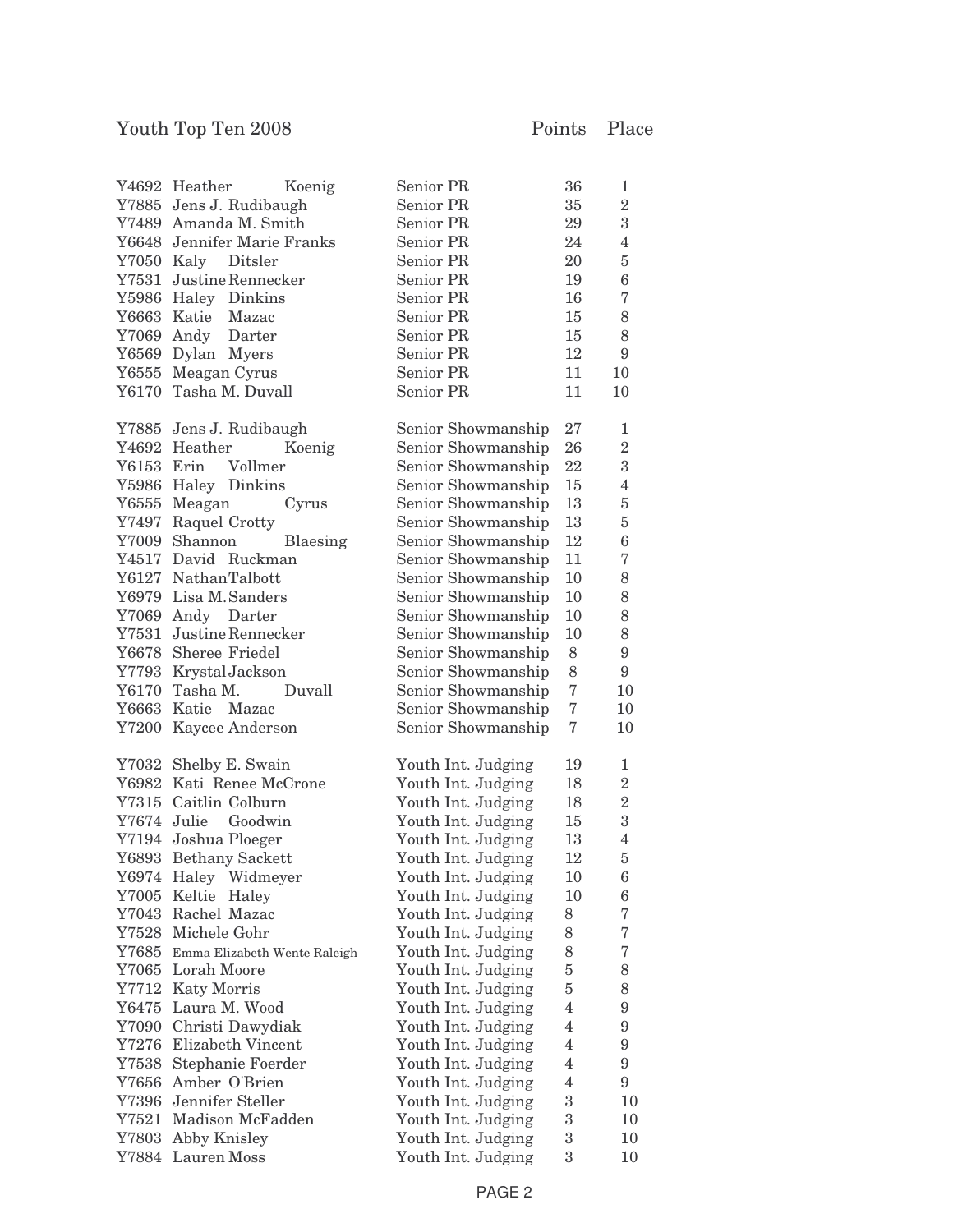|             | Y7528 Michele Gohr                 | Youth Int. Obstacle    | 47 | 1                |                  |
|-------------|------------------------------------|------------------------|----|------------------|------------------|
|             | Y7315 Caitlin Colburn              | Youth Int. Obstacle    | 37 | $\overline{2}$   |                  |
|             | Y6486 Marshal Rutledge             | Youth Int. Obstacle    | 34 | $\,3$            |                  |
|             | Y6982 Kati Renee McCrone           | Youth Int. Obstacle    | 34 | $\,3$            |                  |
|             | Y7284 Shelby Dunkle                | Youth Int. Obstacle    | 32 | $\overline{4}$   |                  |
|             | Y7139 Ashleigh Stallcup            | Youth Int. Obstacle    | 24 | $\rm 5$          |                  |
|             | Y6903 Johnathan Pope               | Youth Int. Obstacle    | 20 | $\,6$            |                  |
|             | Y7065 Lorah Moore                  | Youth Int. Obstacle    | 19 | $\,7$            |                  |
|             | Y6659 Alyxa Shields                | Youth Int. Obstacle    | 16 | 8                |                  |
|             | Y6893 Bethany Sackett              | Youth Int. Obstacle    | 16 | 8                |                  |
|             | Y6668 Crystal Farish               | Youth Int. Obstacle    | 15 | $\boldsymbol{9}$ |                  |
|             | Y6701 Gina Hennington              | Youth Int. Obstacle    | 15 | $\boldsymbol{9}$ |                  |
|             | Y6036 Christopher Koenig           | Youth Int. Obstacle    | 14 | 10               |                  |
|             | Y7685 Emma Elizabeth Wente Raleigh | Youth Int. Obstacle    | 14 | 10               |                  |
|             | Y6982 Kati Renee McCrone           | Youth Int. Pack        | 33 | 1                |                  |
|             | Y7315 Caitlin Colburn              | Youth Int. Pack        | 31 | $\overline{2}$   |                  |
|             | Y7528 Michele Gohr                 | Youth Int. Pack        | 30 | $\sqrt{3}$       |                  |
|             | Y6036 Christopher Koenig           | Youth Int. Pack        | 28 | $\overline{4}$   |                  |
|             | Y7674 Julie Goodwin                | Youth Int. Pack        | 28 | $\overline{4}$   |                  |
|             | Y6659 Alyxa Shields                | Youth Int. Pack        | 21 | $\rm 5$          |                  |
|             | Y6486 Marshal Rutledge             | Youth Int. Pack        | 20 | $\,6$            |                  |
|             | Y6552 Emily Talbott                | Youth Int. Pack        | 19 | $\,7$            |                  |
|             | Y7284 Shelby Dunkle                | Youth Int. Pack        | 19 | $\sqrt{ }$       |                  |
|             | Y6668 Crystal Farish               | Youth Int. Pack        | 16 | 8                |                  |
|             | Y7032 Shelby E. Swain              | Youth Int. Pack        | 15 | $\boldsymbol{9}$ |                  |
|             | Y7065 Lorah Moore                  | Youth Int. Pack        | 15 | 9                |                  |
|             | Y6893 Bethany Sackett              | Youth Int. Pack        | 14 | 10               |                  |
|             | Y7315 Caitlin Colburn              | Youth Int. PR          | 35 | 1                |                  |
|             | Y6659 Alyxa Shields                | Youth Int. PR          | 31 | $\overline{2}$   |                  |
|             | Y7528 Michele Gohr                 | Youth Int. PR          | 29 | $\boldsymbol{3}$ |                  |
|             | Y6982 Kati Renee McCrone           | Youth Int. PR          | 26 | $\overline{4}$   |                  |
|             | Y7709 Lauren Buchalla              | Youth Int. PR          | 24 | $\bf 5$          |                  |
|             | Y7284 Shelby Dunkle                | Youth Int. PR          | 24 | $\bf 5$          |                  |
|             | Y6668 Crystal Farish               | Youth Int. PR          | 21 | $\boldsymbol{6}$ |                  |
|             | Y7005 Keltie Haley                 | Youth Int. PR          | 19 | $\overline{7}$   |                  |
|             | Y6642 Megan McGinnis               | Youth Int. PR          | 16 | 8                |                  |
|             | Y7065 Lorah Moore                  | Youth Int. PR          | 16 | 8                |                  |
|             | Y6036 Christopher Koenig           | Youth Int. PR          | 15 | 9                |                  |
|             | Y7444 Jason Bruening               | Youth Int. PR          | 15 | 9                |                  |
|             | Y6552 Emily Talbott                | Youth Int. PR          | 13 | 10               |                  |
|             | Y7315 Caitlin Colburn              | Youth Int. Showmanship |    | 34               | 1                |
|             | Y6659 Alyxa Shields                | Youth Int. Showmanship |    | 28               | $\sqrt{2}$       |
|             | Y7032 Shelby E. Swain              | Youth Int. Showmanship |    | 28               | $\,2$            |
|             | Y7656 Amber O'Brien                | Youth Int. Showmanship |    | 22               | $\sqrt{3}$       |
|             | Y6893 Bethany Sackett              | Youth Int. Showmanship |    | 20               | $\overline{4}$   |
| Y7674 Julie | Goodwin                            | Youth Int. Showmanship |    | 18               | $\bf 5$          |
|             | Y6036 Christopher Koenig           | Youth Int. Showmanship |    | 17               | $\boldsymbol{6}$ |
|             | Y6701 Gina Hennington              | Youth Int. Showmanship |    | 16               | $\sqrt{ }$       |
|             | Y7043 Rachel Mazac                 | Youth Int. Showmanship |    | 16               | $\sqrt{2}$       |
|             | Y7490 NathanHarting                | Youth Int. Showmanship |    | 14               | $\,8\,$          |
|             | Y7538 Stephanie Foerder            | Youth Int. Showmanship |    | 14               | $\,8\,$          |
|             | Y6982 Kati Renee McCrone           | Youth Int. Showmanship |    | 13               | $\boldsymbol{9}$ |
|             | Y7190 Rachel Turner                | Youth Int. Showmanship |    | 13               | $\boldsymbol{9}$ |
|             | Y6904 Colby Bodkin                 | Youth Int. Showmanship |    | 12               | 10               |
|             | Y7712 Katy Morris                  | Youth Int. Showmanship |    | 12               | 10               |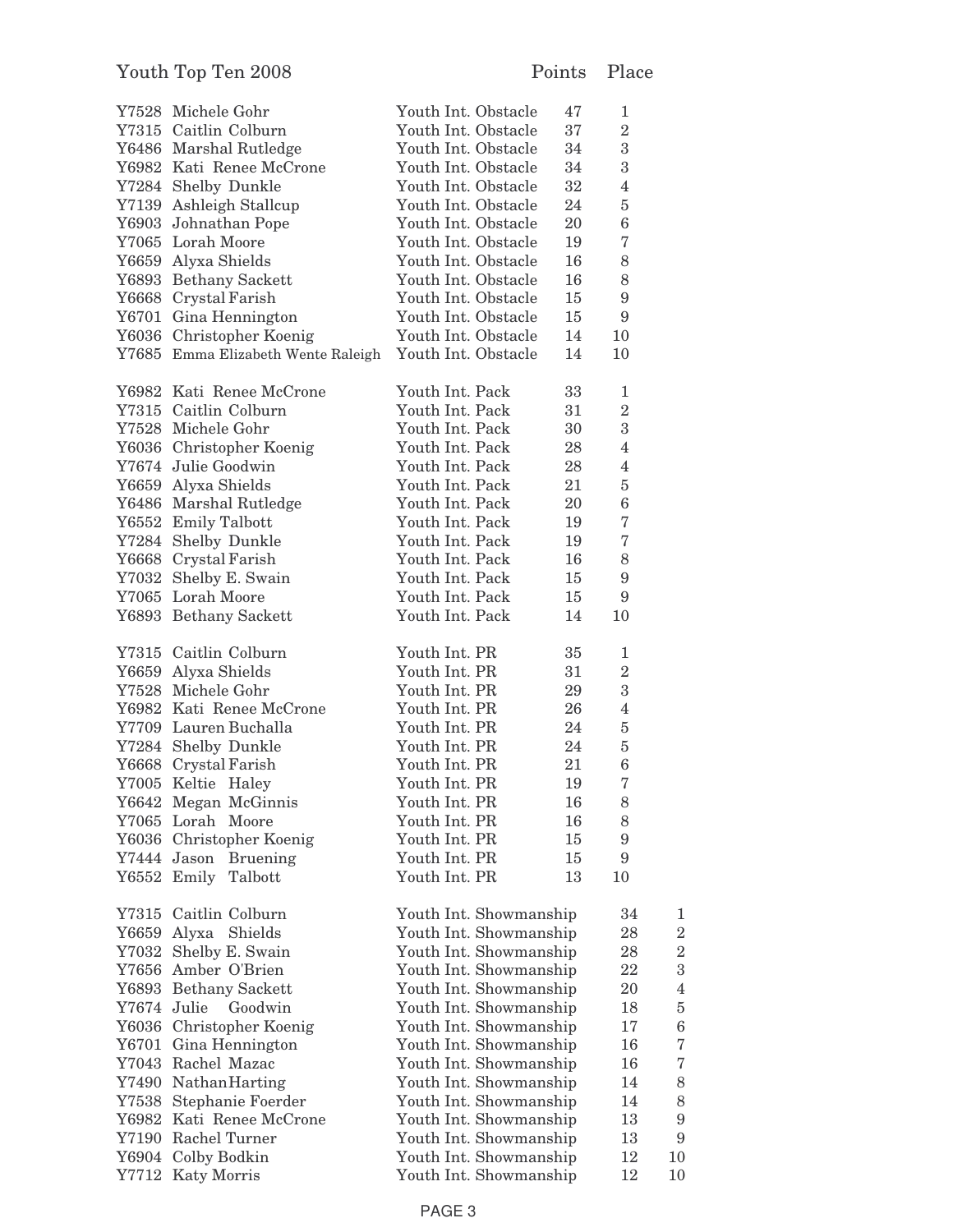|             | Y7706 Chelsea Bays                 | Youth Jr. Judging  | 11               | $\mathbf 1$      |
|-------------|------------------------------------|--------------------|------------------|------------------|
|             | Y7560 Matthew Kimbro               | Youth Jr. Judging  | $\overline{7}$   | $\overline{2}$   |
|             | Y7734 Colleen Kutzler              | Youth Jr. Judging  | 6                | 3                |
|             | Y7660 Kaitlyn Schasser             | Youth Jr. Judging  | 4                | $\overline{4}$   |
| Y7880 John  | Stoddard                           | Youth Jr. Judging  | $\overline{4}$   | $\overline{4}$   |
|             | Y6921 Jessica Hoopengardner        | Youth Jr. Judging  | 3                | $\bf 5$          |
|             | Y7159 Sarah Haskell                | Youth Jr. Judging  | 3                | $\bf 5$          |
|             | Y7569 Samuel Gunther Wente Raleigh | Youth Jr. Judging  | 3                | $\overline{5}$   |
|             | Y7432 Gabrielle Munson             | Youth Jr. Judging  | $\overline{2}$   | $\boldsymbol{6}$ |
|             | Y7478 Katie<br>Goodyear            | Youth Jr. Judging  | $\overline{2}$   | $\boldsymbol{6}$ |
| Y7778 Ava   | Dawydiak                           | Youth Jr. Judging  | $\overline{2}$   | $\boldsymbol{6}$ |
| Y7467       | Mary-Kate Steele                   | Youth Jr. Judging  | $\mathbf{1}$     | $\overline{7}$   |
|             | Y7634 deChelly Ramsey              | Youth Jr. Judging  | $\mathbf{1}$     | $\overline{7}$   |
|             | Y7681 Tanner Stout                 | Youth Jr. Judging  | $\mathbf{1}$     | $\overline{7}$   |
|             | Y7714 Ashley Lynn Bolger           | Youth Jr. Judging  | $\mathbf{1}$     | $\overline{7}$   |
| Y7715 Alice | Agee                               | Youth Jr. Judging  | $\mathbf{1}$     | $\overline{7}$   |
|             | Y7780 Mallorie Hall                | Youth Jr. Judging  | $\mathbf{1}$     | $\overline{7}$   |
|             | Y7801 Cody Carroll                 | Youth Jr. Judging  | $\mathbf{1}$     | $\overline{7}$   |
|             |                                    |                    |                  |                  |
|             | Y7706 Chelsea Bays                 | Youth Jr. Obstacle | 19               | 1                |
|             | Y7131 Sarah Patterson              | Youth Jr. Obstacle | 15               | $\overline{2}$   |
|             | Y7560 Matthew Kimbro               | Youth Jr. Obstacle | 14               | 3                |
|             | Y7669 Andrea Johnson               | Youth Jr. Obstacle | 13               | $\overline{4}$   |
|             | Y7634 deChelly Ramsey              | Youth Jr. Obstacle | 12               | $\overline{5}$   |
|             | Y7407 Alyssa Jensen                | Youth Jr. Obstacle | 9                | $\boldsymbol{6}$ |
| Y7412 Mac   | Litishin                           | Youth Jr. Obstacle | 9                | $\boldsymbol{6}$ |
|             | Y7432 Gabrielle Munson             | Youth Jr. Obstacle | 8                | $\overline{7}$   |
|             | Y7478 Katie Goodyear               | Youth Jr. Obstacle | 8                | $\sqrt{ }$       |
|             | Y7569 Samuel Gunther Wente Raleigh | Youth Jr. Obstacle | 8                | $\overline{7}$   |
|             | Y8149 Eva Grace Beadle             | Youth Jr. Obstacle | 8                | $\sqrt{ }$       |
|             | Y7500 Patrick Vooris               | Youth Jr. Obstacle | $\overline{7}$   | 8                |
|             | Y7660 Kaitlyn Schasser             | Youth Jr. Obstacle | $\overline{7}$   | 8                |
|             | Y7734 Colleen Kutzler              | Youth Jr. Obstacle | $\overline{7}$   | 8                |
|             | Y7607 Roxanna Wood                 | Youth Jr. Obstacle | $\boldsymbol{6}$ | $\overline{9}$   |
|             | Y7305 Sarah Wooters                | Youth Jr. Obstacle | $\overline{5}$   | 10               |
|             | Y7391 Logan M. Brown               | Youth Jr. Obstacle | $\overline{5}$   | 10               |
|             | Y7453 John-Gabriel Hampel          | Youth Jr. Obstacle | $\overline{5}$   | 10               |
| $\rm Y7540$ | Kiley Eberhardt                    | Youth Jr. Obstacle | $\overline{5}$   | 10               |
| Y7714       | Ashley Lynn Bolger                 | Youth Jr. Obstacle | $\overline{5}$   | 10               |
|             | Y7715 Alice Agee                   | Youth Jr. Obstacle | $\overline{5}$   | 10               |
|             | Y7778 Ava Dawydiak                 | Youth Jr. Obstacle | $\bf 5$          | 10               |
|             | Y7852 Matthew Rector               | Youth Jr. Obstacle | $\overline{5}$   | 10               |
| Y8000       | Kelsey Morris                      | Youth Jr. Obstacle | 5                | 10               |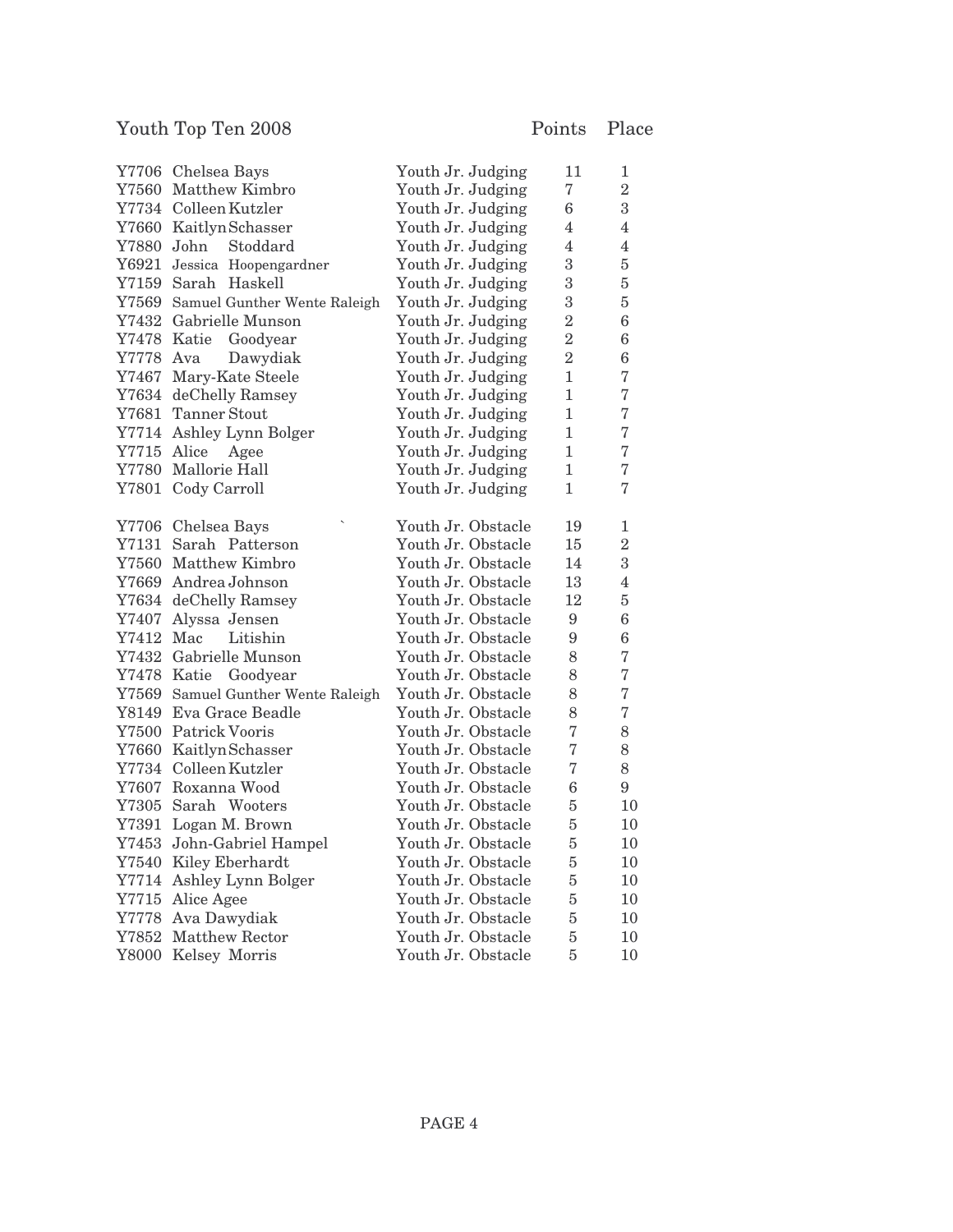| Y7560 Matthew Kimbro               | Youth Jr. Pack | 17               | 1                |
|------------------------------------|----------------|------------------|------------------|
| Y7734 Colleen Kutzler              | Youth Jr. Pack | 15               | $\overline{2}$   |
| Y7714 Ashley Lynn Bolger           | Youth Jr. Pack | 11               | 3                |
| Y7391 Logan M. Brown               | Youth Jr. Pack | 10               | $\overline{4}$   |
| Y7706 Chelsea Bays                 | Youth Jr. Pack | 10               | $\overline{4}$   |
| Y7432 Gabrielle Munson             | Youth Jr. Pack | 8                | $\overline{5}$   |
| Y7500 Patrick Vooris               | Youth Jr. Pack | 8                | $\overline{5}$   |
| Y7305 Sarah Wooters                | Youth Jr. Pack | $\overline{7}$   | 6                |
| Y7358 Samantha G.Curtis            | Youth Jr. Pack | $\overline{7}$   | $\boldsymbol{6}$ |
| Y7412 Mac Litishin                 | Youth Jr. Pack | 7                | 6                |
| Y7467 Mary-Kate Steele             | Youth Jr. Pack | 6                | $\sqrt{ }$       |
| Y8149 Eva Grace Beadle             | Youth Jr. Pack | 6                | 7                |
| Y6951 Desi Gassman                 | Youth Jr. Pack | $\overline{5}$   | 8                |
| Y7269 Savannah Mc Guirt            | Youth Jr. Pack | $\overline{5}$   | 8                |
| Y7385 Teisha Wilmot                | Youth Jr. Pack | $\overline{5}$   | 8                |
| Y7478 Katie Goodyear               | Youth Jr. Pack | $\overline{5}$   | 8                |
| Y7569 Samuel Gunther Wente Raleigh | Youth Jr. Pack | $\overline{5}$   | 8                |
| Y7634 deChelly Ramsey              | Youth Jr. Pack | 5                | 8                |
| Y7673 Raven Blair-Lewis            | Youth Jr. Pack | $\overline{5}$   | 8                |
| Y7674 Julie<br>Goodwin             | Youth Jr. Pack | $\overline{5}$   | 8                |
| Y7741 Tyson L. Brown               | Youth Jr. Pack | $\overline{5}$   | 8                |
| Y7528 Michele Gohr                 | Youth Jr. Pack | $\overline{4}$   | 9                |
| Y7542 Hanna Jenkins                | Youth Jr. Pack | $\overline{4}$   | $\boldsymbol{9}$ |
| Y7555 Megan Rosenbery              | Youth Jr. Pack | $\overline{4}$   | 9                |
| Y7607 Roxanna Wood                 | Youth Jr. Pack | $\overline{4}$   | 9                |
| Y7831 Nicole McCorkle              | Youth Jr. Pack | $\overline{4}$   | $\overline{9}$   |
| Y8000 Kelsey Morris                | Youth Jr. Pack | $\overline{4}$   | $\overline{9}$   |
| Y8112 MaKenzie Johnson             | Youth Jr. Pack | $\overline{4}$   | $\overline{9}$   |
| Y7407 Alyssa Jensen                | Youth Jr. Pack | 3                | 10               |
| Y7427 Emma E. Swain                | Youth Jr. Pack | 3                | 10               |
| Y7511 Kelly Anne Meadlo            | Youth Jr. Pack | 3                | 10               |
| Y7642 Kelsey Brown                 | Youth Jr. Pack | $\boldsymbol{3}$ | 10               |
| Y7715 Alice Agee                   | Youth Jr. Pack | 3                | 10               |
| Y7778 Ava Dawydiak                 | Youth Jr. Pack | 3                | 10               |
| Y7836 Katherine Burns              | Youth Jr. Pack | 3                | 10               |
| Y7846 Logan L. Loomis              | Youth Jr. Pack | 3                | 10               |
| Y8141 Amira Danan                  | Youth Jr. Pack | 3                | 10               |
| Y8168 Kara Bentley                 | Youth Jr. Pack | 3                | 10               |
|                                    |                |                  |                  |